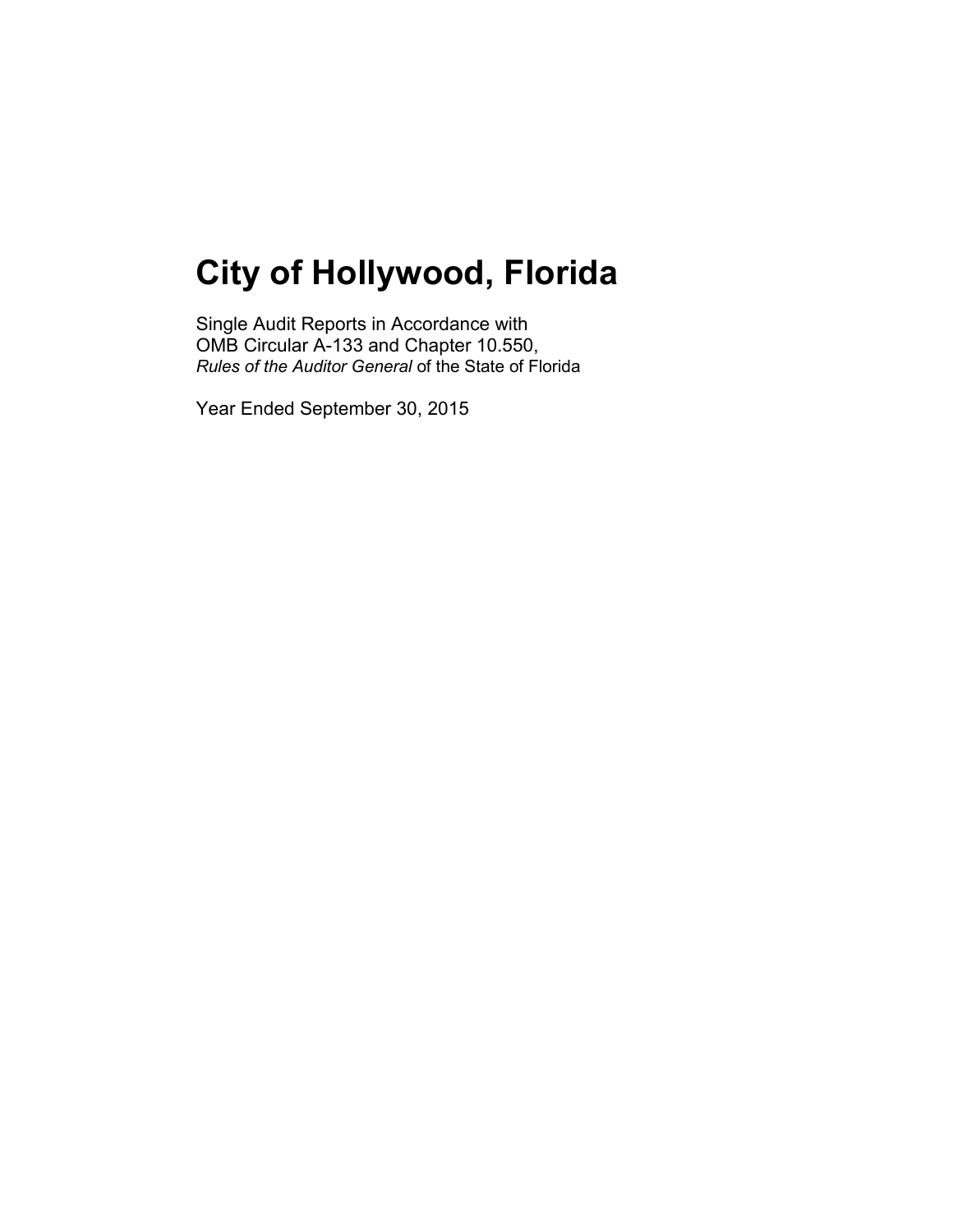# **Contents**

| Independent Auditor's Report on Internal Control Over Financial Reporting<br>and on Compliance and Other Matters Based on an Audit of Financial<br>Statements Performed in Accordance With<br>Government Auditing Standards                                                                                                              | $1 - 2$   |
|------------------------------------------------------------------------------------------------------------------------------------------------------------------------------------------------------------------------------------------------------------------------------------------------------------------------------------------|-----------|
| Independent Auditor's Report on Compliance for Each Major<br>Federal Program and State Project; Report on Internal Control<br>Over Compliance; and Report on the Schedule of Expenditures of<br>Federal Awards and State Financial Assistance Required by<br>OMB Circular A-133 and Chapter 10.550, Rules of the Florida Auditor General | $3 - 5$   |
| Schedule of Expenditures of Federal Awards and State Financial Assistance                                                                                                                                                                                                                                                                | $6 - 8$   |
| Notes to Schedule of Expenditures of Federal Awards and State Financial Assistance                                                                                                                                                                                                                                                       | 9         |
| Schedule of Findings and Questioned Costs<br>Federal Awards Program and State Projects                                                                                                                                                                                                                                                   | $10 - 12$ |
| Schedule of Prior Audit Findings<br>Federal Awards Program and State Projects                                                                                                                                                                                                                                                            | 13        |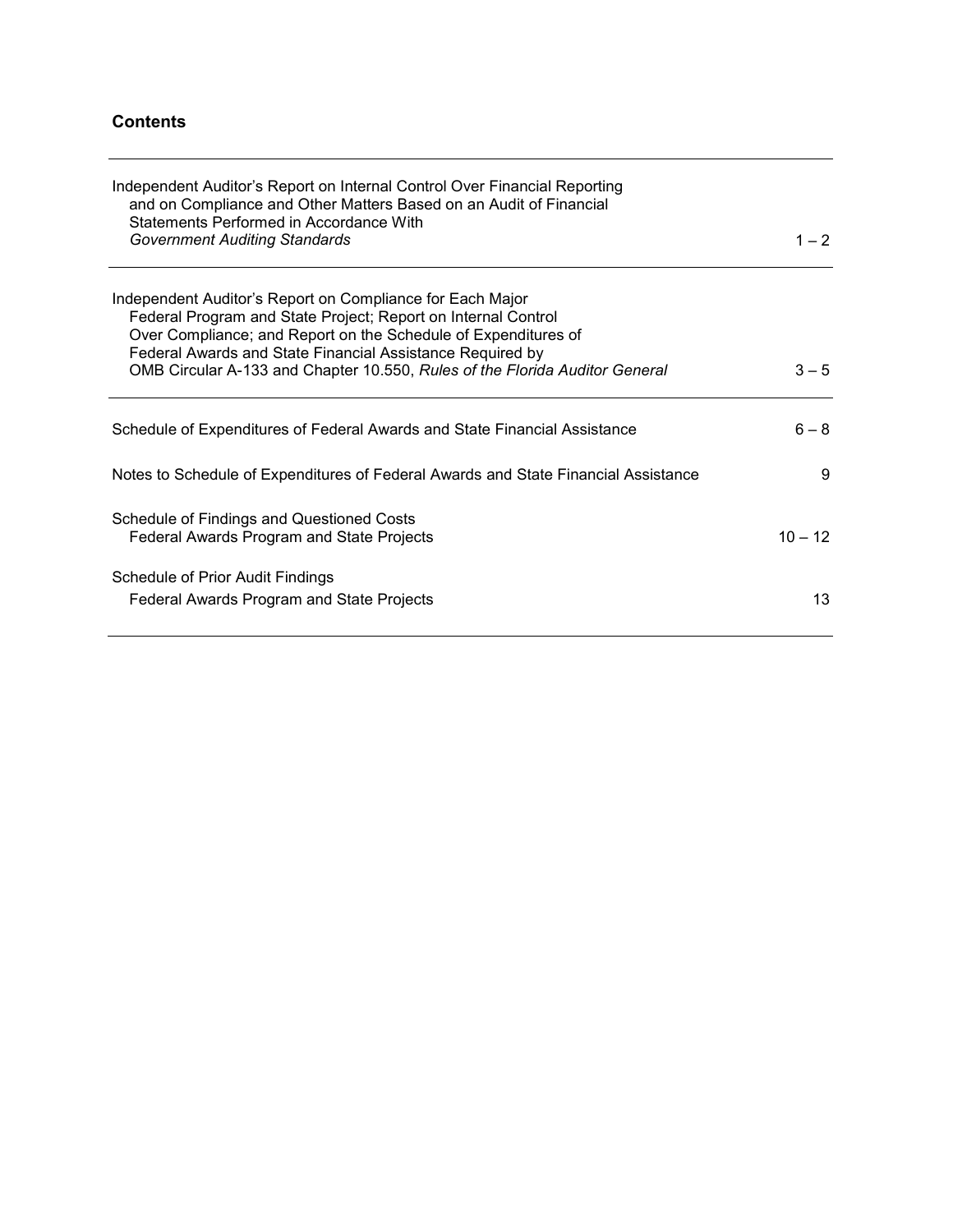

**RSM US LLP** 

# **Report on Internal Control Over Financial Reporting and on Compliance and Other Matters Based on an Audit of Financial Statements Performed in Accordance With** *Government Auditing Standards*

#### **Independent Auditor's Report**

The Honorable Mayor and the Members of the City Commission City of Hollywood, Florida

We have audited, in accordance with the auditing standards generally accepted in the United States of America and the standards applicable to financial audits contained in *Government Auditing Standards* issued by the Comptroller General of the United States, the financial statements of the governmental activities, the business-type activities, each major fund, and the aggregate remaining fund information of the City of Hollywood, Florida (the City), as of and for the year ended September 30, 2015, and the related notes to the financial statements, which collectively comprise the City's basic financial statements, and have issued our report thereon dated April 29, 2016, which included an emphasis of matter paragraph for the adoption of Government Accounting Standards Board (GASB) Statement No. 68, Accounting and Financial Reporting for Pensions, an Amendment of GASB Statement No. 27 and Statement No. 71, *Pension Transition for Contributions Made Subsequent to the Measurement Date, an amendment of GASB Statement No. 68*, effective July 1, 2014. Our report also includes a reference to other auditors who audited the financial statements of the City of Hollywood Firefighters' Pension System and the City of Hollywood Police Officers Retirement System (collectively the Plans), as described in our report on the City's financial statements. This report does not include the results of the other auditors' testing of internal control over financial reporting or compliance and other matters that are reported on separately by those auditors. The financial statements of the Plans were not audited in accordance with *Government Auditing Standards* and accordingly this report does not include reporting on internal controls over financial reporting or instances of reportable noncompliance associated with the Plans.

#### *Internal Control Over Financial Reporting*

In planning and performing our audit of the financial statements, we considered the City's internal control over financial reporting (internal control) to determine the audit procedures that are appropriate in the circumstances for the purpose of expressing our opinions on the financial statements, but not for the purpose of expressing an opinion on the effectiveness of the City's internal control. Accordingly, we do not express an opinion on the effectiveness of the City's internal control.

A *deficiency in internal control* exists when the design or operation of a control does not allow management or employees, in the normal course of performing their assigned functions, to prevent, or detect and correct, misstatements on a timely basis. A *material weakness* is a deficiency, or a combination of deficiencies, in internal control, such that there is a reasonable possibility that a material misstatement of the entity's financial statements will not be prevented, or detected and corrected on a timely basis. A *significant deficiency* is a deficiency, or a combination of deficiencies, in internal control that is less severe than a material weakness, yet important enough to merit attention by those charged with governance.

THE POWER OF BEING UNDERSTOOD AUDIT | TAX | CONSULTING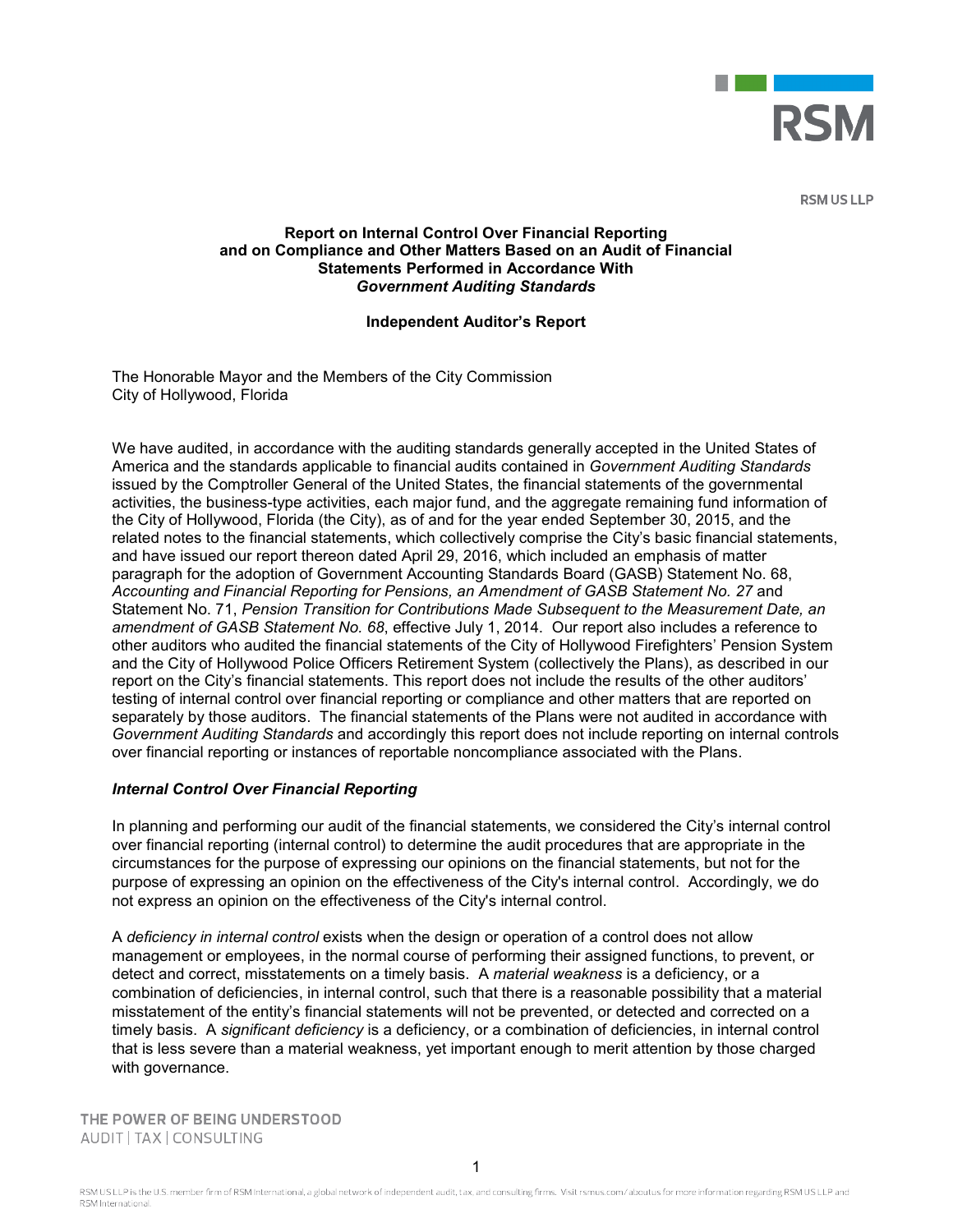Our consideration of internal control was for the limited purpose described in the first paragraph of this section and was not designed to identify all deficiencies in internal control that might be material weaknesses or significant deficiencies. Given these limitations, during our audit we did not identify any deficiencies in internal control that we consider to be material weaknesses. However, material weaknesses may exist that have not been identified.

# *Compliance and Other Matters*

As part of obtaining reasonable assurance about whether the City's financial statements are free from material misstatement, we performed tests of its compliance with certain provisions of laws, regulations, contracts, and grant agreements, noncompliance with which could have a direct and material effect on the determination of financial statement amounts. However, providing an opinion on compliance with those provisions was not an objective of our audit, and accordingly, we do not express such an opinion. The results of our tests disclosed no instances of noncompliance or other matters that are required to be reported under *Government Auditing Standards*.

# **Purpose of this Report**

The purpose of this report is solely to describe the scope of our testing of internal control and compliance and the results of that testing, and not to provide an opinion on the effectiveness of the entity's internal control or on compliance. This report is an integral part of an audit performed in accordance with *Government Auditing Standards* in considering the entity's internal control and compliance. Accordingly, this communication is not suitable for any other purpose.

RSM US LLP

Fort Lauderdale, Florida April 29, 2016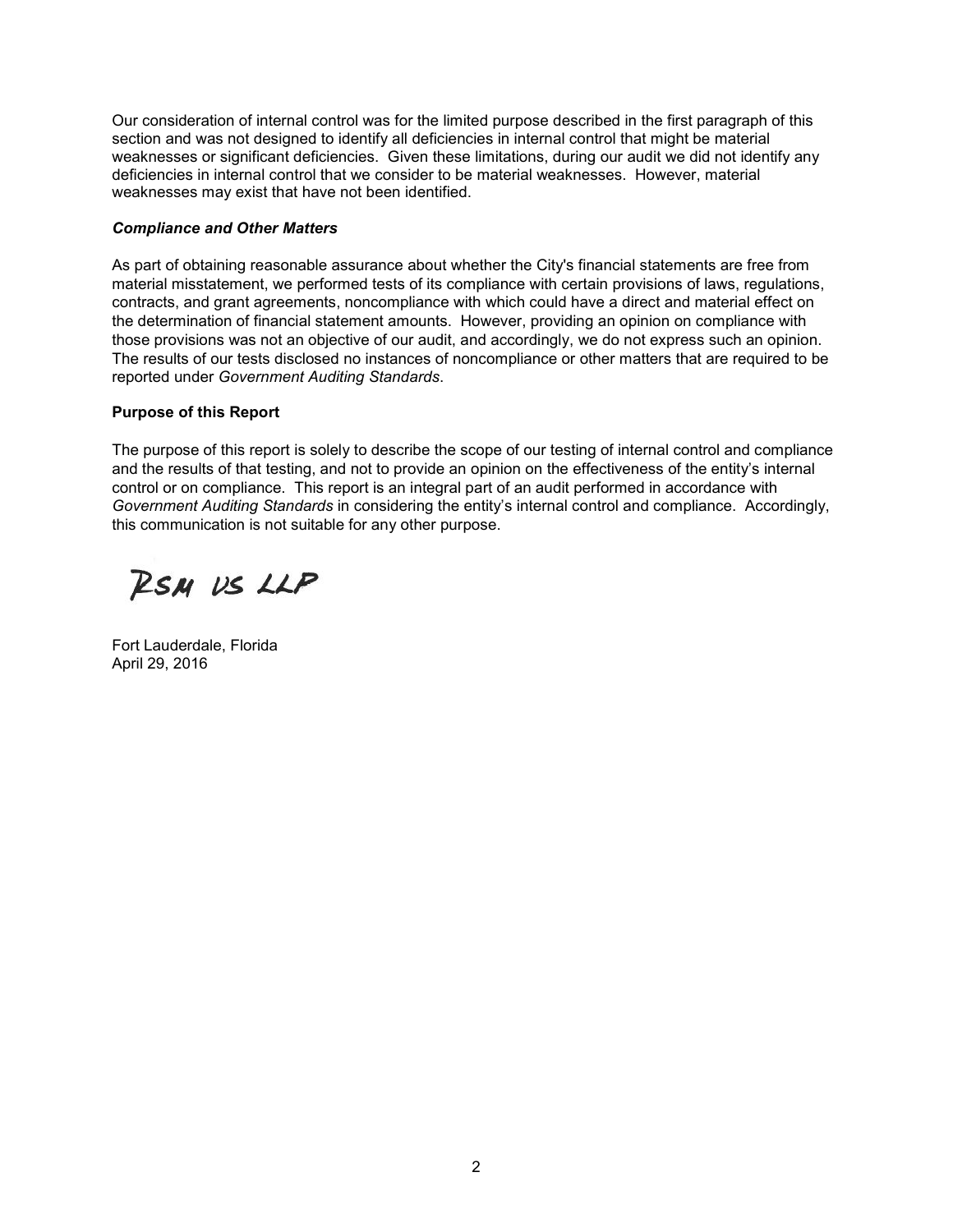

**RSM US LLP** 

#### **Report on Compliance for Each Major Federal Program and State Project; Report on Internal Control Over Compliance; and Report on the Schedule of Expenditures of Federal Awards and State Financial Assistance Required by OMB Circular A-133 and Chapter 10.550,** *Rules of the Florida Auditor General*

#### **Independent Auditor's Report**

The Honorable Mayor and the Members of the City Commission City of Hollywood, Florida

#### **Report on Compliance for Each Major Federal Program and State Project**

We have audited City of Hollywood, Florida's (the City) compliance with the types of compliance requirements described in the *OMB Circular A-133 Compliance Supplement* and the requirements described in the Florida Department of Financial Services *State Projects Compliance Supplement,* that could have a direct and material effect on each of the City's major federal programs and state projects for the year ended September 30, 2015. The City's major federal programs and state projects are identified in the summary of auditor's results section of the accompanying schedule of findings and questioned costs.

#### *Management's Responsibility*

Management is responsible for compliance with the requirements of laws, regulations, contracts, and grants applicable to its federal programs and state projects.

#### *Auditor's Responsibility*

Our responsibility is to express an opinion on compliance for each of the City's major federal programs and state projects based on our audit of the types of compliance requirements referred to above. We conducted our audit of compliance in accordance with auditing standards generally accepted in the United States of America; the standards applicable to financial audits contained in *Government Auditing Standards*, issued by the Comptroller General of the United States; OMB Circular A-133, *Audits of States, Local Governments, and Non-Profit Organizations*, and Chapter 10.550, *Rules of the Florida Auditor General*. Those standards, OMB Circular A-133 and Chapter 10.550, *Rules of the Florida Auditor General*, require that we plan and perform the audit to obtain reasonable assurance about whether noncompliance with the types of compliance requirements referred to above that could have a direct and material effect on a major federal program or state project occurred. An audit includes examining, on a test basis, evidence about the City's compliance with those requirements and performing such other procedures as we considered necessary in the circumstances.

We believe that our audit provides a reasonable basis for our opinion on compliance for each major federal program and state project. However, our audit does not provide a legal determination of the City's compliance.

THE POWER OF BEING UNDERSTOOD AUDIT | TAX | CONSULTING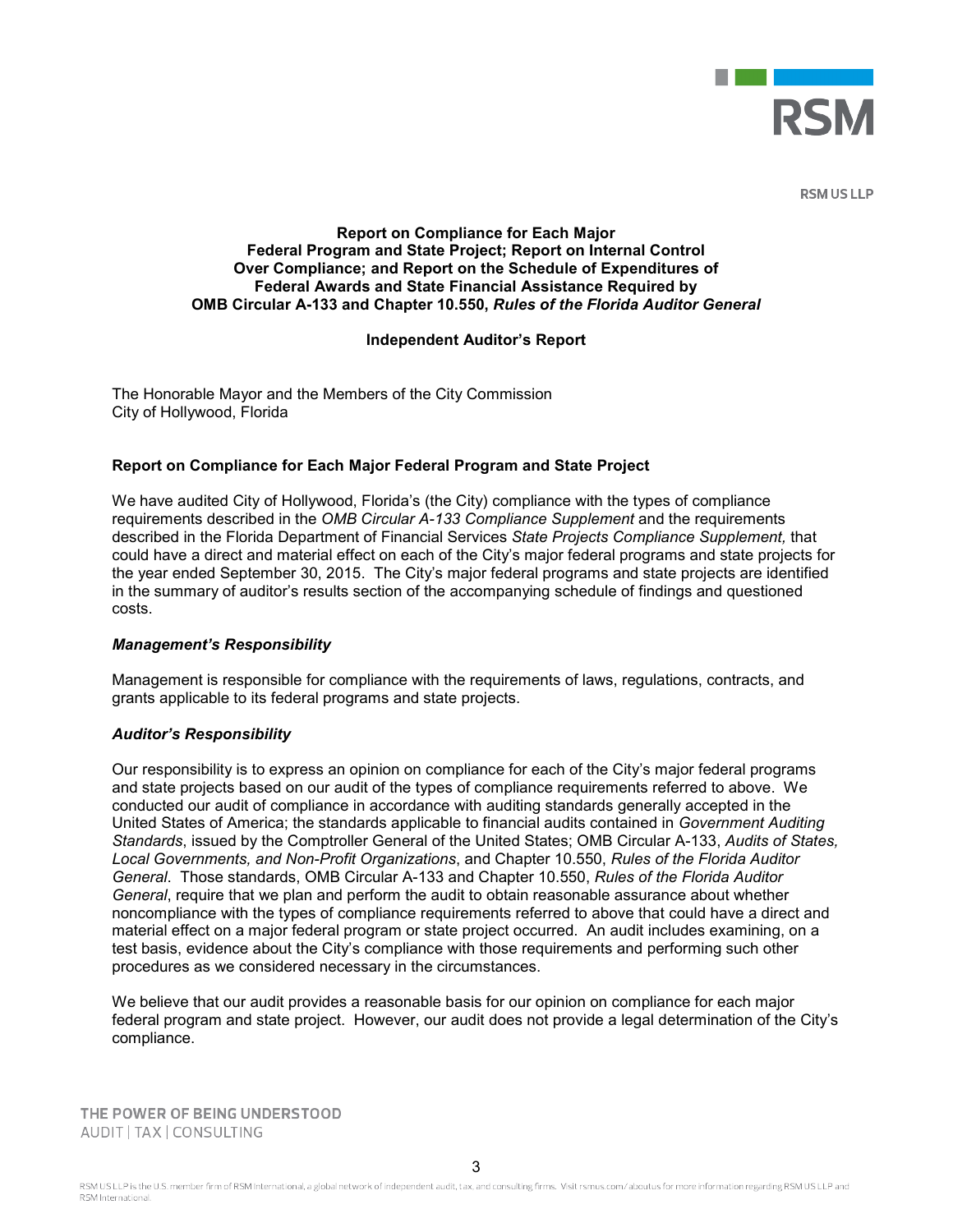# *Opinion on Each Major Federal Program and State Project*

In our opinion, the City complied, in all material respects, with the types of compliance requirements referred to above that could have a direct and material effect on each of its major federal programs and state projects for the year ended September 30, 2015.

# **Report on Internal Control Over Compliance**

Management of the City is responsible for establishing and maintaining effective internal control over compliance with the types of compliance requirements referred to above. In planning and performing our audit of compliance, we considered the City's internal control over compliance with the types of requirements that could have a direct and material effect on each major federal program or state project to determine the auditing procedures that are appropriate in the circumstances for the purpose of expressing an opinion on compliance for each major federal program and state project and to test and report on internal control over compliance in accordance with OMB Circular A-133 and Chapter 10.550, *Rules of the Florida Auditor General*, but not for the purpose of expressing an opinion on the effectiveness of internal control over compliance. Accordingly, we do not express an opinion on the effectiveness of the City's internal control over compliance.

A *deficiency in internal control over compliance* exists when the design or operation of a control over compliance does not allow management or employees, in the normal course of performing their assigned functions, to prevent, or detect and correct, noncompliance with a type of compliance requirement of a federal program or state project on a timely basis. A *material weakness in internal control over compliance* is a deficiency, or combination of deficiencies, in internal control over compliance, such that there is a reasonable possibility that material noncompliance with a type of compliance requirement of a federal program or state project will not be prevented, or detected and corrected, on a timely basis. A *significant deficiency in internal control over compliance* is a deficiency, or a combination of deficiencies, in internal control over compliance with a type of compliance requirement of a federal program or state project that is less severe than a material weakness in internal control over compliance, yet important enough to merit attention by those charged with governance.

Our consideration of internal control over compliance was for the limited purpose described in the first paragraph of this section and was not designed to identify all deficiencies in internal control over compliance that might be material weaknesses or significant deficiencies and therefore, material weaknesses or significant deficiencies may exist that were not identified. We did not identify any deficiencies in internal control over compliance that we consider to be material weaknesses. However, material weaknesses may exist that have not been identified.

The purpose of this report on internal control over compliance is solely to describe the scope of our testing of internal control over compliance and the results of that testing based on the requirements of OMB Circular A-133 and Chapter 10.550, *Rules of the Florida Auditor General*. Accordingly, this report is not suitable for any other purpose.

# **Report on Schedule of Expenditures of Federal Awards and State Financial Assistance as Required by OMB Circular A-133 and Chapter 10.550,** *Rules of the Florida Auditor General*

We have audited the financial statements of the governmental activities, the business-type activities, each major fund, and the aggregate remaining fund information of the City, as of and for the year ended September 30, 2015, and the related notes to the financial statements which collectively comprise the City's basic financial statements. We issued our report thereon dated April 29, 2016, which contained unmodified opinions on those financial statements and included an emphasis of matter paragraph for the adoption of GASB Statements No. 68 and 71. Our report also included a reference to other auditors. Our audit was conducted for the purpose of forming opinions on the financial statements that collectively comprise the City's basic financial statements. The accompanying Schedule of Expenditures of Federal Awards and State Financial Assistance is presented for purposes of additional analysis, as required OMB Circular A-133 *and* Chapter 10.550, *Rules of the Florida Auditor General,* and is not a required part of the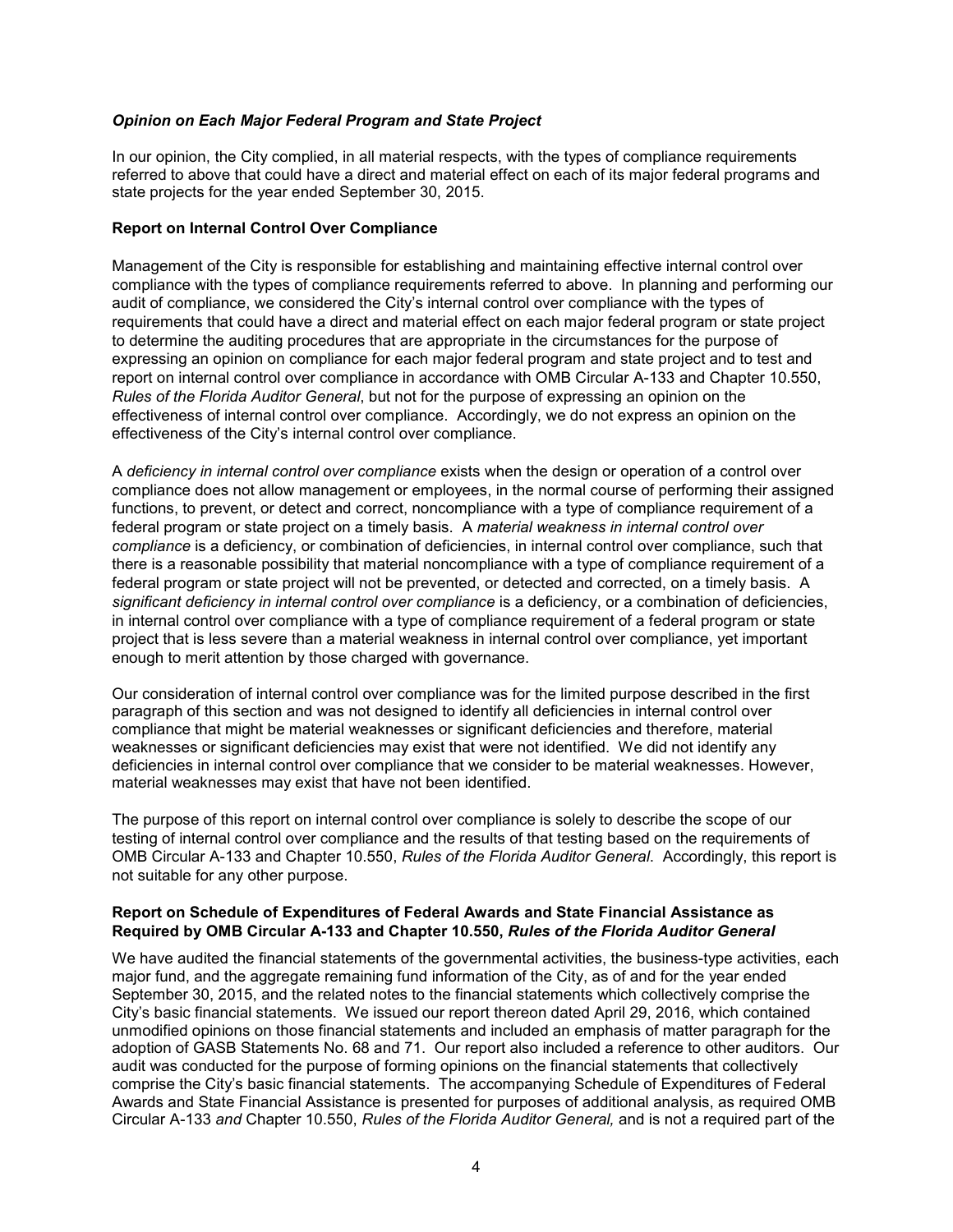basic financial statements. Such information is the responsibility of management and was derived from and relates directly to the underlying accounting and other records used to prepare the basic financial statements. The information has been subjected to the auditing procedures applied in the audit of the financial statements and certain additional procedures, including comparing and reconciling such information directly to the underlying accounting and other records used to prepare the basic financial statements or to the basic financial statements themselves, and other additional procedures in accordance with auditing standards generally accepted in the United States of America. In our opinion, the Schedule of Expenditures of Federal Awards and State Financial Assistance is fairly stated in all material respects in relation to the basic financial statements as a whole.

RSM US LLP

Fort Lauderdale, Florida June 20, 2016, except for our report on the Schedule of Expenditures of Federal Awards and State Financial Assistance for which the date is April 29, 2016.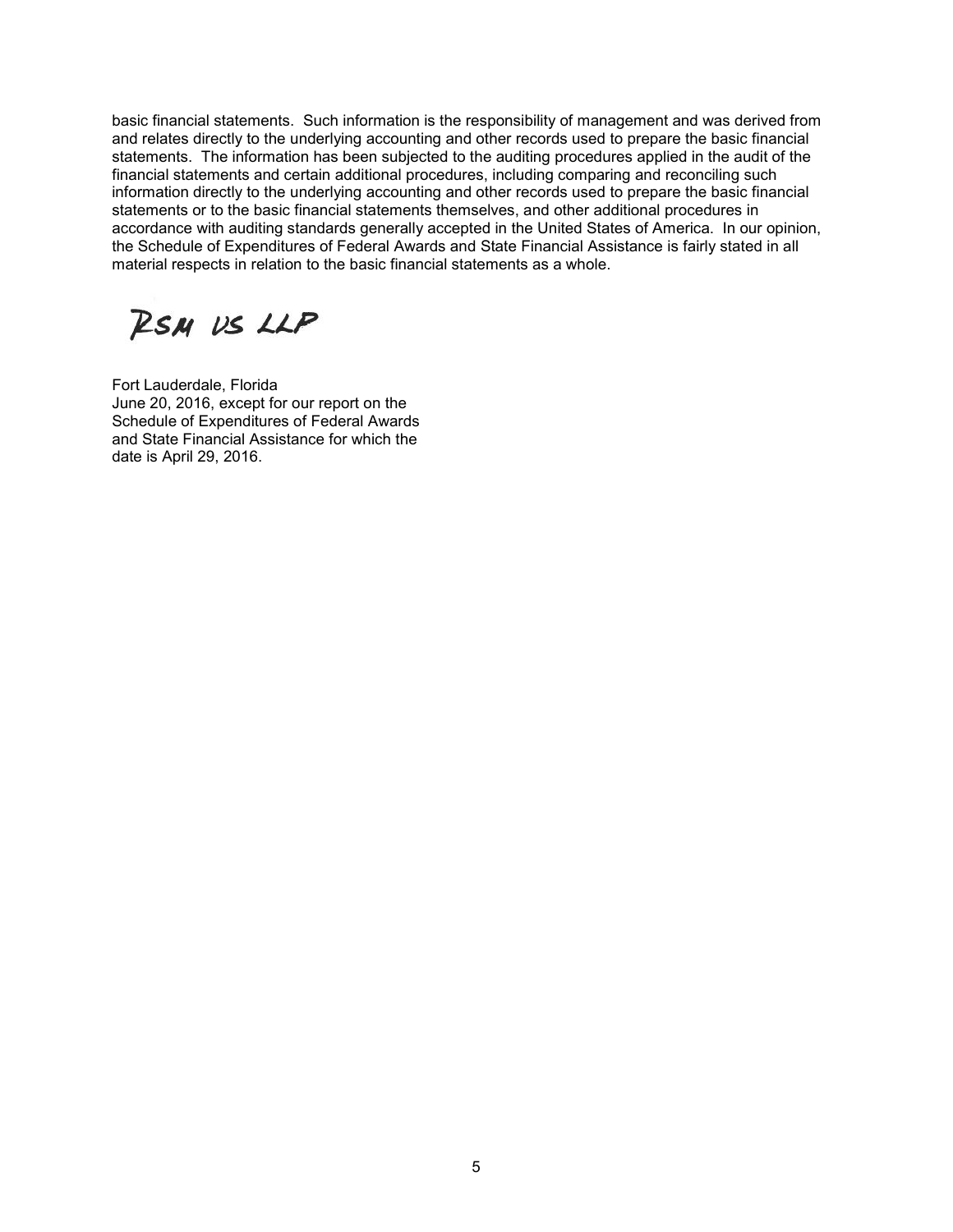#### **Schedule of Expenditures of Federal Awards and State Financial Assistance Year Ended September 30, 2015**

| Federal/State Agency/Pass-Through Entity                | <b>CFDA</b>   | <b>Grant/Contract</b> |                     | Awards to            |
|---------------------------------------------------------|---------------|-----------------------|---------------------|----------------------|
| <b>Federal Program/State Project</b>                    | <b>Number</b> | <b>Number</b>         | <b>Expenditures</b> | <b>Subrecipients</b> |
| <b>Federal Awards</b>                                   |               |                       |                     |                      |
| U.S. Department of Housing and Urban Development        |               |                       |                     |                      |
| Direct Programs:                                        |               |                       |                     |                      |
| Community Development Block Grant - Year XXXV           | 14.218        | B-08-MC-12-0009       | \$<br>561           | \$                   |
| Community Development Block Grant - Year XXXVI          | 14.218        | B-09-MC-12-0009       | 2,270               |                      |
| Community Development Block Grant - Year XXXVIII        | 14.218        | B-11-MC-12-0009       | 5,612               |                      |
| Community Development Block Grant - Year XXXIX          | 14.218        | B-12-MC-12-0009       | 940                 |                      |
| Community Development Block Grant - Year XXXX           | 14.218        | B-13-MC-12-0009       | 66,848              |                      |
| Community Development Block Grant - Year XXXXI          | 14.218        | B-14-MC-12-0009       | 1,105,990           | 73,327               |
| Neighborhood Stabilization Program - HERA               | 14.218        | B-08-MN-12-0010       | 565,960             |                      |
| Neighborhood Stabilization Program                      | 14.218        | B-11-MN-12-0010       | 703                 |                      |
| <b>Total Community Development Block Grants</b>         |               |                       | 1,748,884           | 73.327               |
|                                                         |               |                       |                     |                      |
| HOME Investment Partnership Program Grant               | 14.239        | M11-MC-12-0227        | 130,154             |                      |
| HOME Investment Partnership Program Grant               | 14.239        | M12-MC-12-0227        | 161,304             |                      |
| HOME Investment Partnership Program Grant               | 14.239        | M13-MC-12-0227        | 82,321              |                      |
| HOME Investment Partnership Program Grant               | 14.239        | M14-MC-12-0227        | 39,707              |                      |
| <b>Total HOME Investment Partnership Program Grants</b> |               |                       | 413,486             |                      |
| Total U.S. Department of Housing and                    |               |                       |                     |                      |
| <b>Urban Development</b>                                |               |                       | 2.162.370           | 73.327               |
| U.S. Department of Justice                              |               |                       |                     |                      |
| Direct Programs:                                        |               |                       |                     |                      |
| COPS Hiring Program                                     | 16.710        | 2010-UM-WX-0069       | 85,427              |                      |
| Indirect Programs:                                      |               |                       |                     |                      |
| Passed Through Broward County Sheriff's Office:         |               |                       |                     |                      |
| Edward Byrne Memorial Justice Assistance Grant          | 16.738        | 2014-DJ-BX-0394       | 38,332              |                      |
| Passed Through the Florida Office of the                |               |                       |                     |                      |
| <b>Attorney General:</b>                                |               |                       |                     |                      |
| Victims of Crime Act Grant                              | 16.575        | V069-14007            | 55,859              |                      |
|                                                         |               |                       | 179,618             |                      |
| Total U.S. Department of Justice                        |               |                       |                     |                      |
| U.S. Department of Justice/U.S. Department of Treasury  |               |                       |                     |                      |
| Direct Programs:                                        |               |                       |                     |                      |
| Federal Equitable Sharing Program                       | 16.922        | N/A                   | 425,960             |                      |
| Total U.S. Department of Justice/U.S.                   |               |                       |                     |                      |
| <b>Department of Treasury</b>                           |               |                       | 425,960             |                      |
|                                                         |               |                       |                     |                      |

(Continued)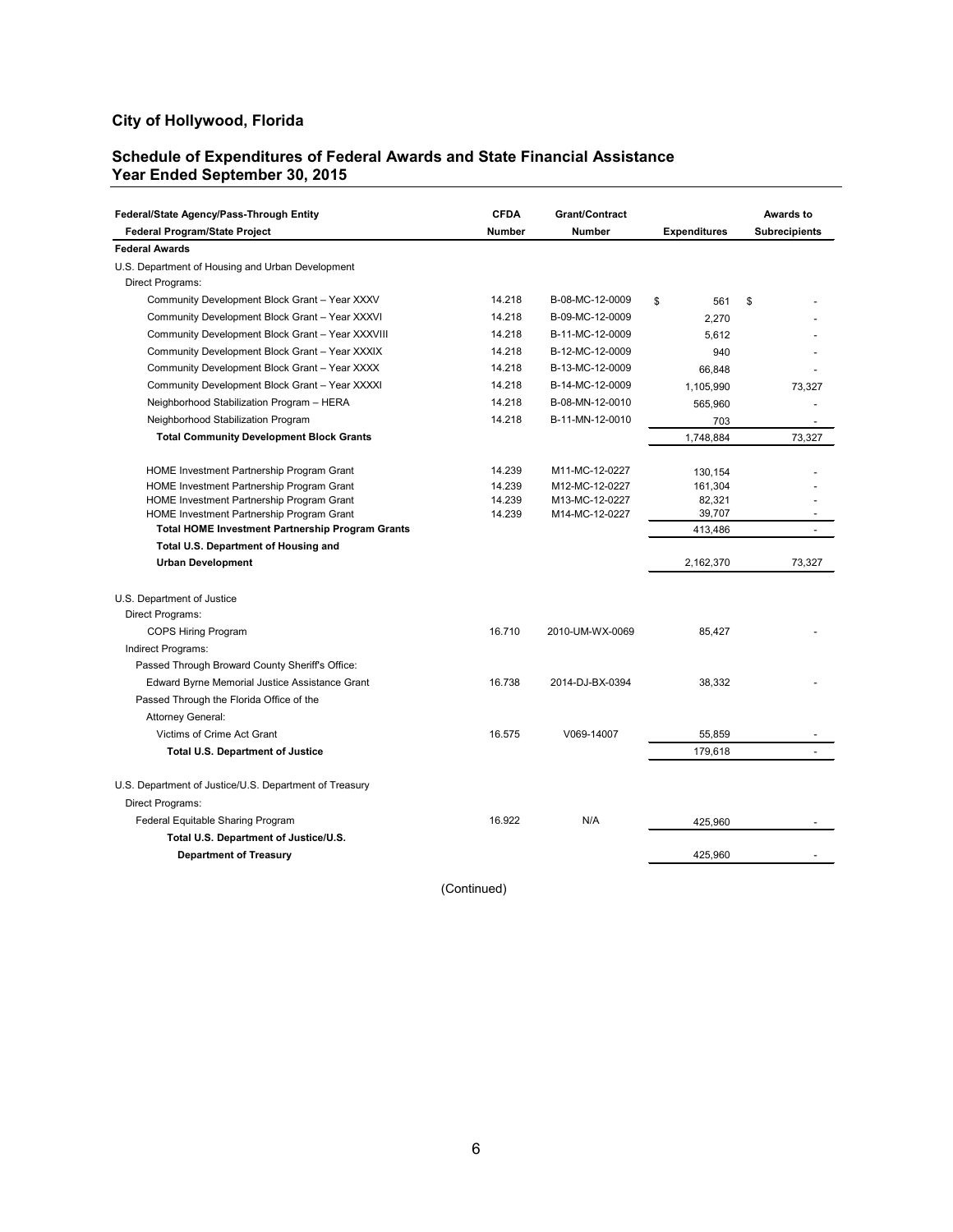#### **Schedule of Expenditures of Federal Awards and State Financial Assistance (Continued) Year Ended September 30, 2015**

| Federal/State Agency/Pass-Through Entity<br><b>Federal Program/State Project</b>                                                                                                                                                                                                                                     | <b>Grant/Contract</b><br><b>CFDA</b><br>Number<br><b>Number</b><br><b>Expenditures</b> |                                  | Awards to<br><b>Subrecipients</b> |              |
|----------------------------------------------------------------------------------------------------------------------------------------------------------------------------------------------------------------------------------------------------------------------------------------------------------------------|----------------------------------------------------------------------------------------|----------------------------------|-----------------------------------|--------------|
| U.S. Department of Homeland Security<br>Indirect Programs:<br>Passed-Through the State of Florida Department                                                                                                                                                                                                         |                                                                                        |                                  |                                   |              |
| of Financial Services:                                                                                                                                                                                                                                                                                               |                                                                                        |                                  |                                   |              |
| Homeland Security - Assistance to Firefighters Grant                                                                                                                                                                                                                                                                 | 97.044                                                                                 | EMW-2012-FO-05765                | 3,276<br>\$                       | \$           |
| Indirect Programs:                                                                                                                                                                                                                                                                                                   |                                                                                        |                                  |                                   |              |
| Passed-Through the City of Miami:                                                                                                                                                                                                                                                                                    |                                                                                        |                                  |                                   |              |
| Urban Area Security Initiative Grant                                                                                                                                                                                                                                                                                 | 97.067                                                                                 | 14-DS-L2-11-23-02-413            | 121.984                           |              |
| <b>Total Urban Area Security Grants</b>                                                                                                                                                                                                                                                                              |                                                                                        |                                  | 121,984                           |              |
| Total U.S. Department of Homeland Security                                                                                                                                                                                                                                                                           |                                                                                        |                                  | 125,260                           |              |
| U.S. Department of Environmental Protection Agency<br>Indirect Programs:<br>Passed-Through Florida Department of<br><b>Environmental Protection Agency:</b><br>Capitalization Grants for State Revolving Funds<br>Capitalization Grants for State Revolving Funds<br>Capitalization Grants for State Revolving Funds | 66.468<br>66.458<br>66.458                                                             | DW060410<br>WW060450<br>WW060430 | 1,355,274<br>3,499,897<br>837,406 |              |
| <b>Total Capitalization Grants for State Revolving Funds</b>                                                                                                                                                                                                                                                         |                                                                                        |                                  | 4,337,303                         |              |
| <b>Total U.S. Department of Environmental</b><br><b>Protection Agency</b>                                                                                                                                                                                                                                            |                                                                                        |                                  | 5,692,577                         |              |
| U.S. Department of Health and Human Services<br>Indirect Programs:<br>Passed-Through Florida Department of Health:                                                                                                                                                                                                   |                                                                                        |                                  |                                   |              |
| Preventative Health and Health Services Block Grant - Water Fluoridation                                                                                                                                                                                                                                             | 93.991                                                                                 | COHD <sub>1</sub>                | 21.816                            |              |
| Total U.S. Department of Health and Human Services                                                                                                                                                                                                                                                                   |                                                                                        |                                  | 21.816                            |              |
| <b>Total Expenditures of Federal Awards</b>                                                                                                                                                                                                                                                                          |                                                                                        |                                  | 8,607,601                         | 73,327<br>\$ |

(Continued)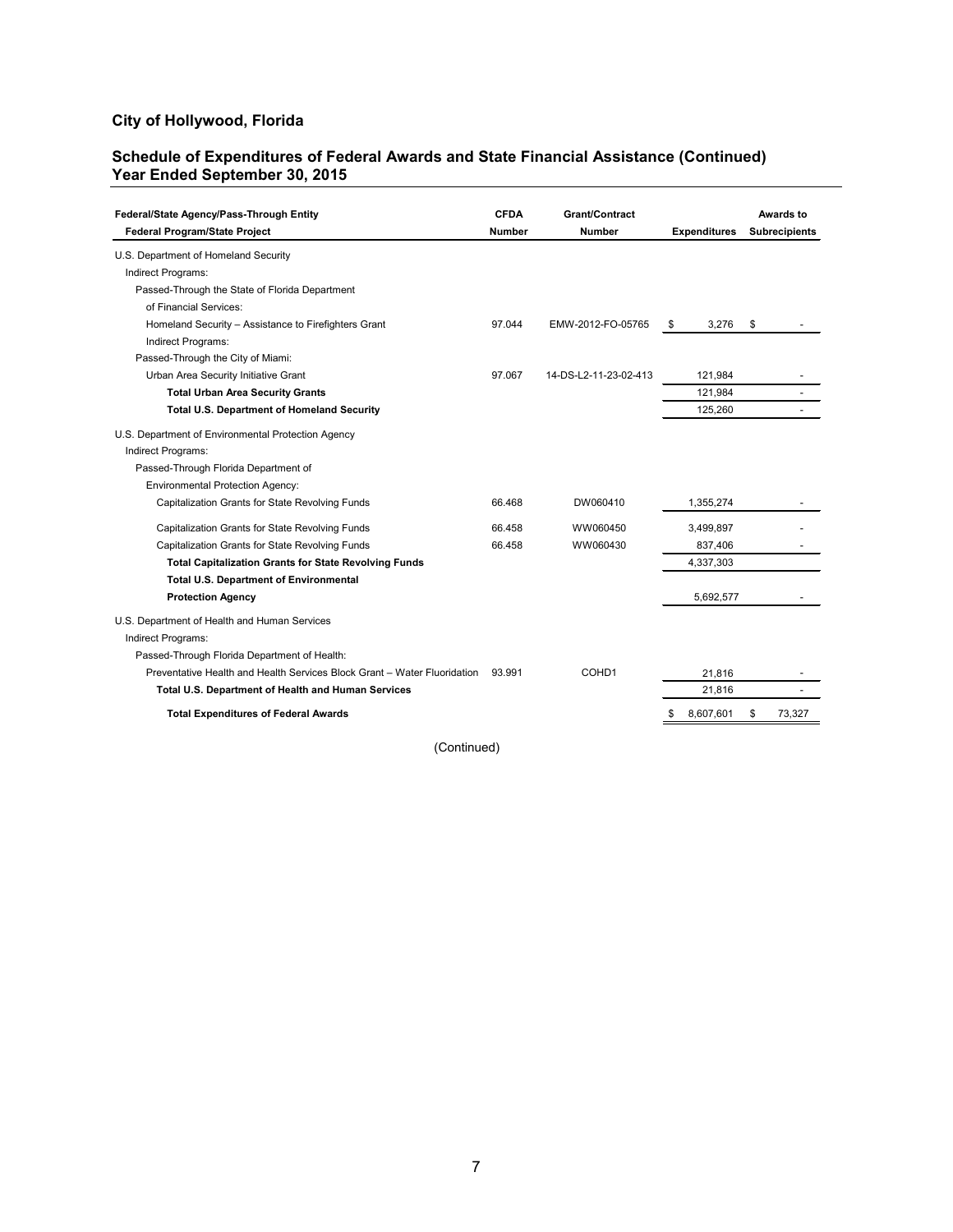#### **Schedule of Expenditures of Federal Awards and State Financial Assistance (Continued) Year Ended September 30, 2015**

| Federal/State Agency/Pass-Through Entity                          | <b>CSFA</b>   | <b>Grant/Contract</b> |   |                     |
|-------------------------------------------------------------------|---------------|-----------------------|---|---------------------|
| <b>Federal Program/State Project</b>                              | <b>Number</b> | <b>Number</b>         |   | <b>Expenditures</b> |
| <b>State Projects</b>                                             |               |                       |   |                     |
| Department of Community Affairs - Housing Finance Corporation     |               |                       |   |                     |
| Direct Programs:                                                  |               |                       |   |                     |
| State Housing Initiatives Partnership Program Grant - FY2012-2013 | 52.901        | 225001                | S | 90.991              |
| State Housing Initiatives Partnership Program Grant - FY2013-2014 | 52.901        | 225001                |   | 210.455             |
| State Housing Initiatives Partnership Program Grant - FY2014-2015 | 52.901        | 225001                |   | 19,875              |
| <b>Total Department of Community Affairs - Housing</b>            |               |                       |   |                     |
| <b>Finance Corporation</b>                                        |               |                       |   | 321,321             |
| Department of Elder Affairs                                       |               |                       |   |                     |
| Direct Programs:                                                  |               |                       |   |                     |
| Fred Lippman Multipurpose Center Elderly Grant                    | 65.009        | JL114-29-2015         |   | 217.611             |
| Fred Lippman Multipurpose Center Elderly Grant                    | 65.009        | JL115-29-2016         |   | 5,184               |
| <b>Total Department of Elder Affairs</b>                          |               |                       |   | 222.795             |
| Department of Environmental Protection                            |               |                       |   |                     |
| Direct Programs:                                                  |               |                       |   |                     |
| Capitalization Grants for State Revolving Funds                   | 37.077        | WW594390              |   | 77,022              |
| <b>Total Department of Environmental Protection</b>               |               |                       |   | 77,022              |
| Department of State                                               |               |                       |   |                     |
| Direct Programs:                                                  |               |                       |   |                     |
| Hollywood Arts Park Experience Series Grant                       | 45.062        | 15.5.300.358          |   | 25,000              |
| <b>Total Department of State</b>                                  |               |                       |   | 25,000              |
| <b>Total Expenditures of State Financial Assistance</b>           |               |                       |   | 646,138             |

See accompanying notes to schedule of expenditures of federal awards and state financial assistance.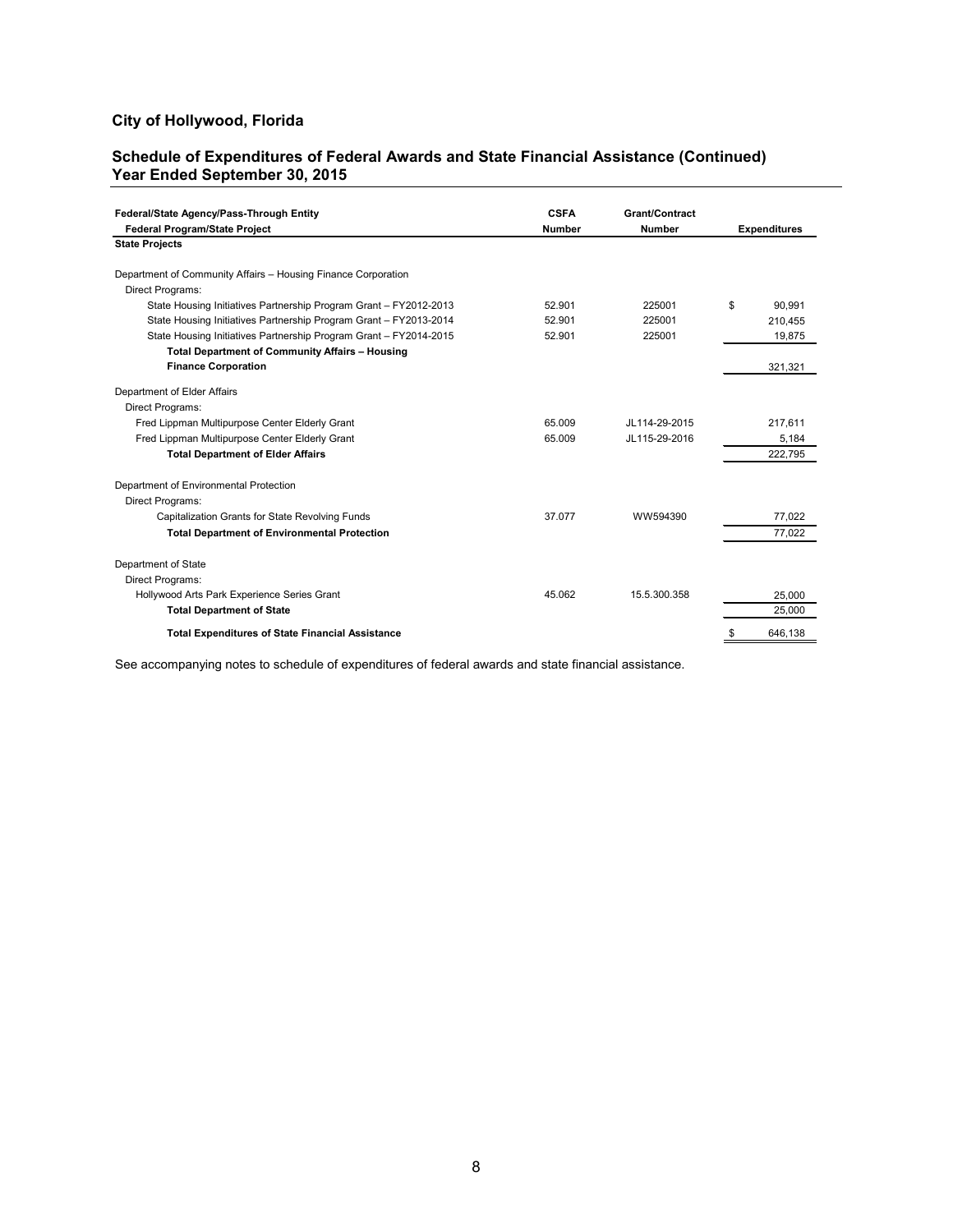#### **Notes to Schedule of Expenditures of Federal Awards and State Financial Assistance Year Ended September 30, 2015**

#### **1. General**

The accompanying Schedule of Expenditures of Federal Awards and State Financial Assistance (the "Schedule") presents the expenditure activity of all federal awards and state projects of the City of Hollywood, Florida (the "City") for the year ended September 30, 2015. The information in the Schedule is presented in accordance with the requirements of OMB Circular A-133, Audits of States, Local Governments and Non-Profit Organizations and the requirements described in the Florida Department of Financial Services, State Projects Compliance Supplement. Because the Schedule presents only a selected portion of the operations of the City, it is not intended to and does not present the financial position, changes in net positions or cash flows of the City. The City's reporting entity is defined in Note 1 of the City's basic financial statements. All federal awards and state financial assistance received directly from federal and state agencies, as well as amounts passed through other government agencies are included in the accompanying Schedule.

#### **2. Basis of Presentation**

The accompanying Schedule includes expenditures of all federal programs and state projects awarded to the City which had activity for the fiscal year ended September 30, 2015. The Schedule has been prepared on the modified accrual basis of accounting for grants which are accounted for in the governmental fund types and on the accrual basis for grants accounted for in proprietary fund types. Such expenditures are recognized following the cost principles contained in OMB Circular A-87, *Cost Principles for State, Local, and Indian Tribal* Governments, wherein certain types of expenditures are not allowable or are limited as to reimbursements.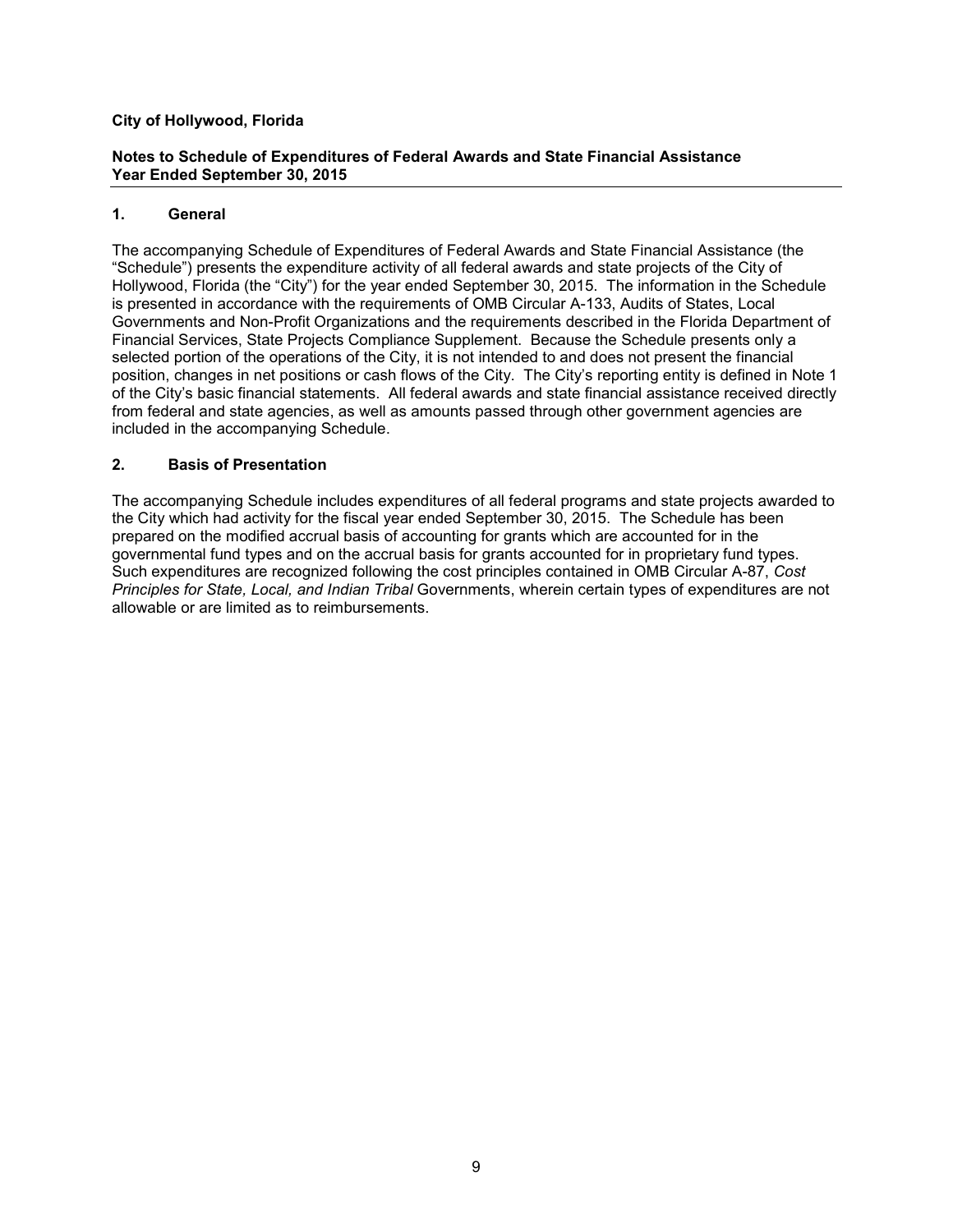#### **Schedule of Findings and Questioned Costs Federal Award Programs and State Projects Year Ended September 30, 2015**

#### **Section I - Summary of Auditor's Results**

#### Financial Statements

| Type of auditor's report issued:                      | Unmodified                                      |                    |  |
|-------------------------------------------------------|-------------------------------------------------|--------------------|--|
| Internal control over financial reporting:            |                                                 |                    |  |
| Material weakness(es) identified?                     | Yes                                             | No<br>X            |  |
| Significant deficiency(ies) identified?               | Yes                                             | X<br>No            |  |
| Noncompliance material to financial statements noted? | Yes                                             | X<br>No            |  |
| <b>Federal Awards</b>                                 |                                                 |                    |  |
| Internal control over major program:                  |                                                 |                    |  |
| Material weakness(es) identified?                     | Yes                                             | <b>No</b><br>X     |  |
| Significant deficiency(ies) identified?               | Yes                                             | X<br>None reported |  |
| Type of auditor's report issued on compliance for     |                                                 |                    |  |
| major programs:                                       | Unmodified                                      |                    |  |
| Any audit findings disclosed that are required        |                                                 |                    |  |
| to be reported in accordance with Section 510(a)      |                                                 |                    |  |
| of Circular A-133?                                    | Yes                                             | X<br>No            |  |
| Identification of major programs:                     |                                                 |                    |  |
| <b>CFDA Numbers</b>                                   | Name of Federal Program or Cluster              |                    |  |
| 14.239                                                | HOME Investment Partnership Program Grant       |                    |  |
| 16.922                                                | Federal Equitable Sharing Program               |                    |  |
| 66.458                                                | Capitalization Grants for State Revolving Funds |                    |  |
| Dollar threshold used to distinguish between type     |                                                 |                    |  |
| A and type B programs:                                |                                                 | \$300,000          |  |
| Auditee qualified as low-risk auditee?                | Yes<br>x                                        | No                 |  |

(Continued)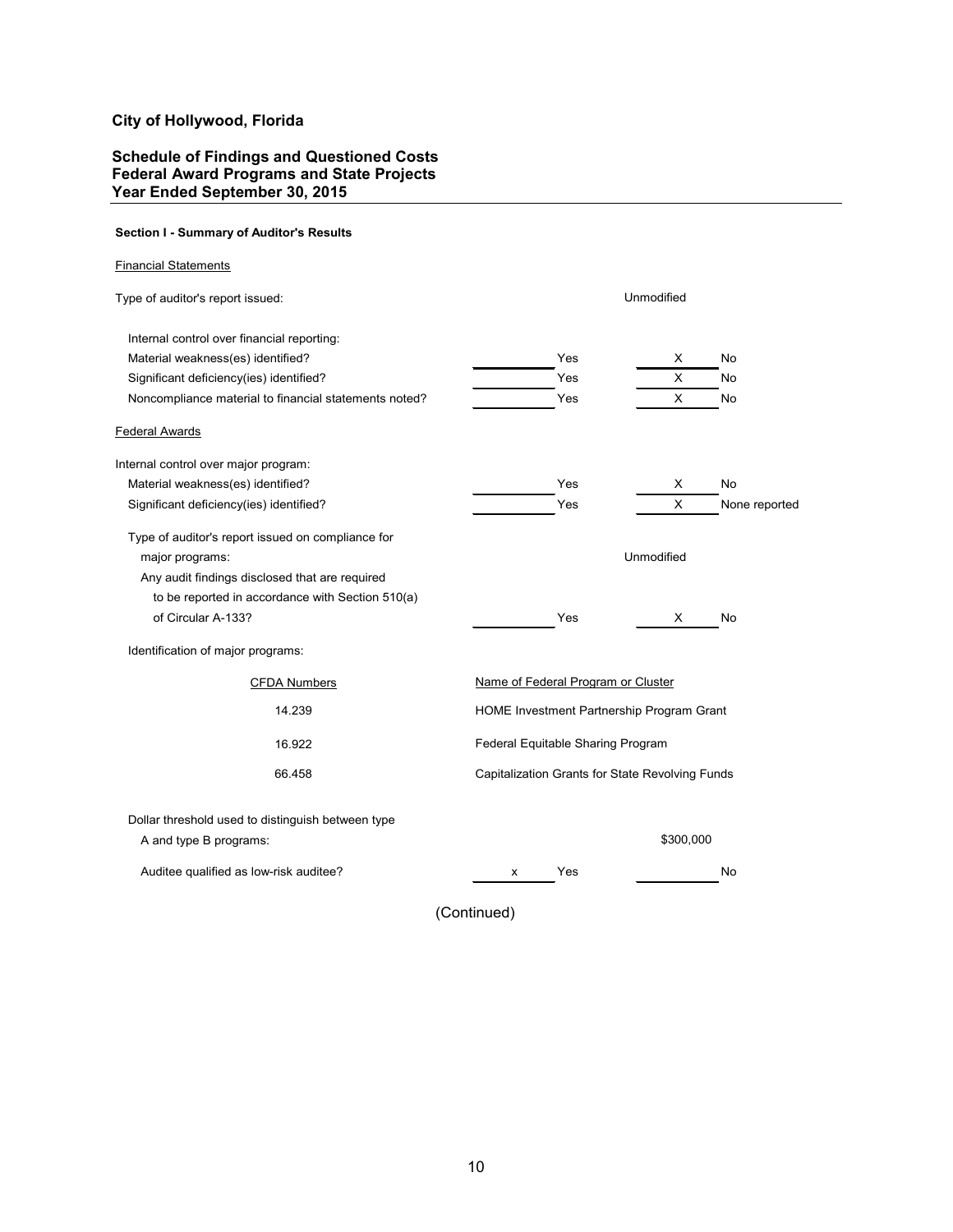# **Schedule of Findings and Questioned Costs Federal Award Programs and State Projects (Continued) Year Ended September 30, 2015**

#### **Section I - Summary of Auditor's Results (Continued)**

#### **State Financial Assistance**

| Internal control over major projects:             |                                                     |   |               |  |
|---------------------------------------------------|-----------------------------------------------------|---|---------------|--|
| Material weakness(es) identified?                 | Yes                                                 | X | No            |  |
| Significant deficiency (ies) identified?          | Yes                                                 | X | None reported |  |
| Type of auditor's report issued on compliance for |                                                     |   |               |  |
| major projects:                                   | Unmodified                                          |   |               |  |
| Any audit findings disclosed that are required    |                                                     |   |               |  |
| to be reported in accordance with Chapter 10.550, |                                                     |   |               |  |
| <b>Rules of the Florida Auditor General?</b>      | Yes                                                 | X | No            |  |
| Identification of major projects:                 |                                                     |   |               |  |
| CSFA Number(s)                                    | Name of State Program                               |   |               |  |
| 37.077                                            | Capitalization Grants for State Revolving Funds     |   |               |  |
| 52.901                                            | State Housing Initiatives Partnership Program Grant |   |               |  |
|                                                   |                                                     |   |               |  |
| Dollar threshold used to distinguish between type |                                                     |   |               |  |

A and type B projects: \$193,841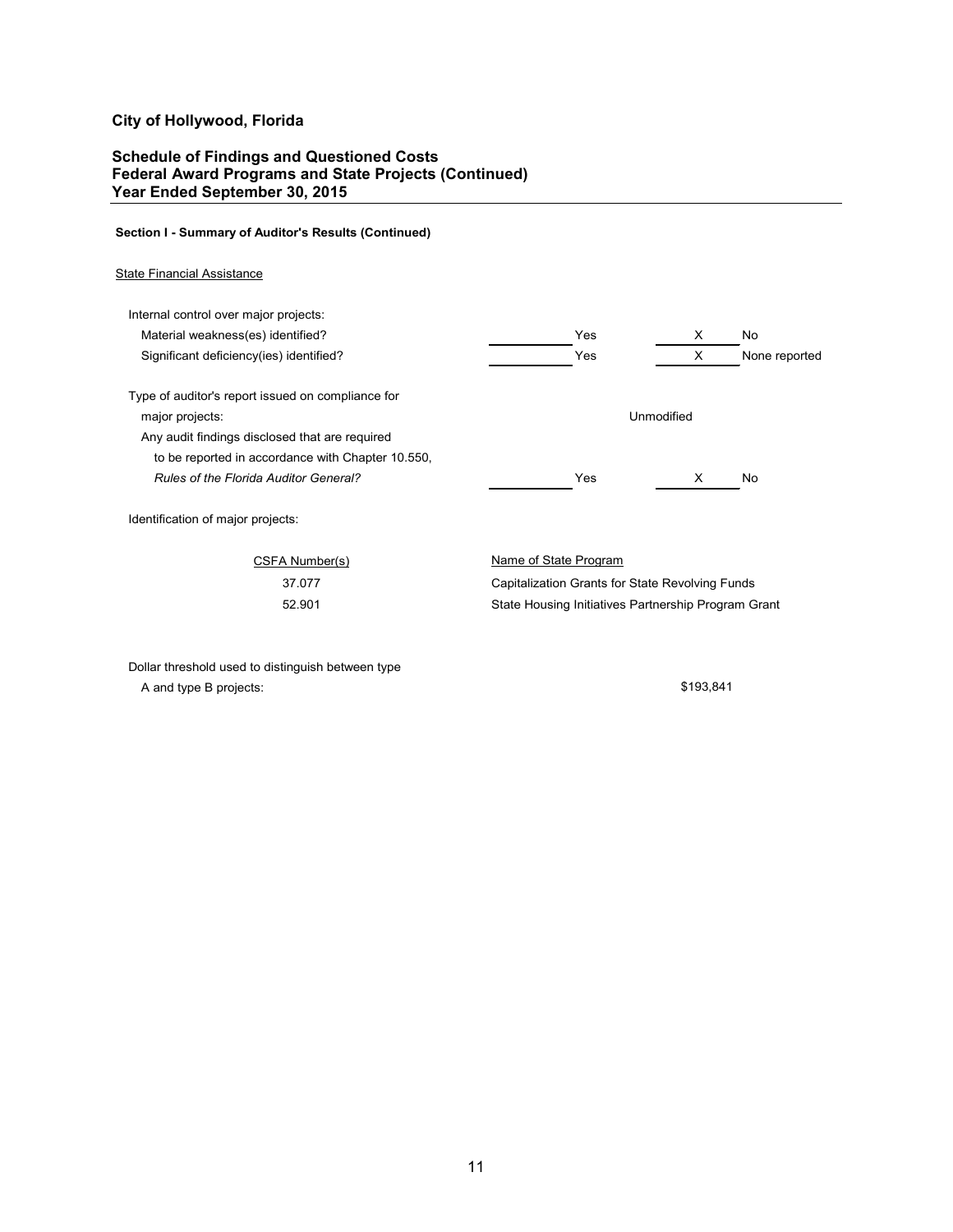**Schedule of Findings and Questioned Costs Federal Award Programs and State Projects (Continued) Year Ended September 30, 2015**

# **Section II – Financial Statement Findings**

A. Internal Control

None reported

B. Compliance

None reported

# **Section III – Federal Award and State Financial Assistance Findings**

A. Internal Control over Compliance

None reported

B. Compliance

None reported